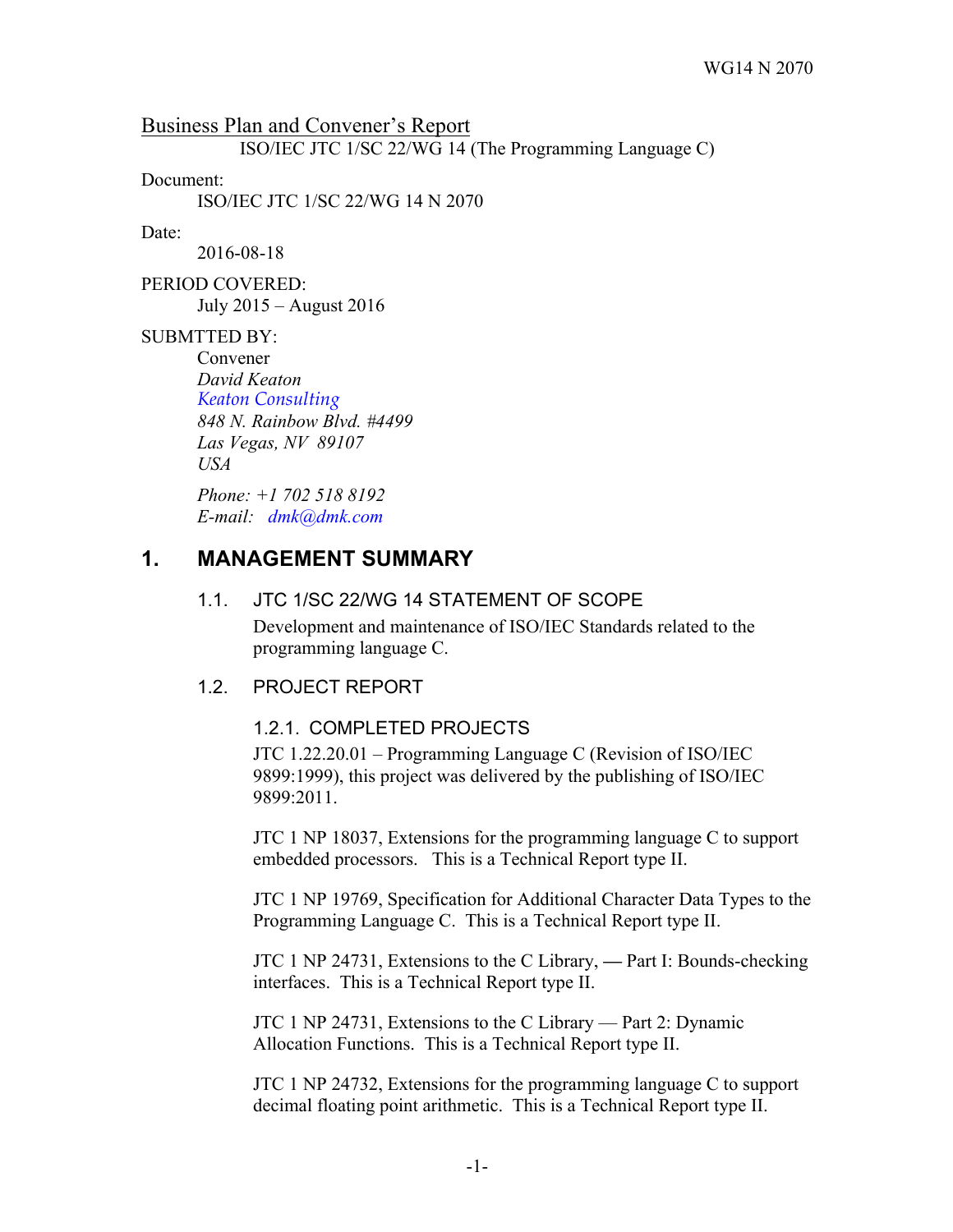JTC 1 NP 24747, Extensions for the C Standard Library to Support Mathematical Special Functions. This is an International Standard.

JTC 1 NP 17961, *C Secure Coding Rules*. This is a Technical Specification.

JTC 1 NP 18661-1, *Floating-point extensions for C – Part 1: Binary floating-point arithmetic*. This is a Technical Specification.

JTC 1 NP 18661-2, *Floating-point extensions for C – Part 2: Decimal floating-point arithmetic*. This is a Technical Specification.

JTC 1 NP 18661-3, *Floating-point extensions for C – Part 3: Interchange and extended types.* This is a Technical Specification. (Published date 2015-10-01)

JTC 1 NP 18661-4, *Floating-point extensions for C – Part 4: Supplementary functions.* This is a Technical Specification. (Published date 2015-10-06)

### 1.2.2. PROJECTS UNDERWAY

JTC 1 NP 18661-5, *Floating-point extensions for C – Part 5: Supplementary attributes*. This is a Technical Specification that has passed FDIS and is currently being published.

JTC 1 TS 17961:2013/COR 1, *C Secure Coding Rules.* This is a Technical Corrigendum for a Technical Specification. It has passed its ballot and is currently being published.

A new multipart Technical Specification is being proposed:

*Programming language C — Extensions for parallel programming — Part 1: Thread-based parallelism* 

*Programming language C — Extensions for parallel programming — Part 2: Vector-based parallelism* 

## 1.2.3. CANCELLED PROJECTS

None over this period.

### 1.2.4. COOPERATION and COMPETITION

Where appropriate, WG 14 has established active liaisons with other SC 22 working groups. A category C liaison has been established with the MISRA C working group. There is no apparent direct competition with any other current SC 22 working group.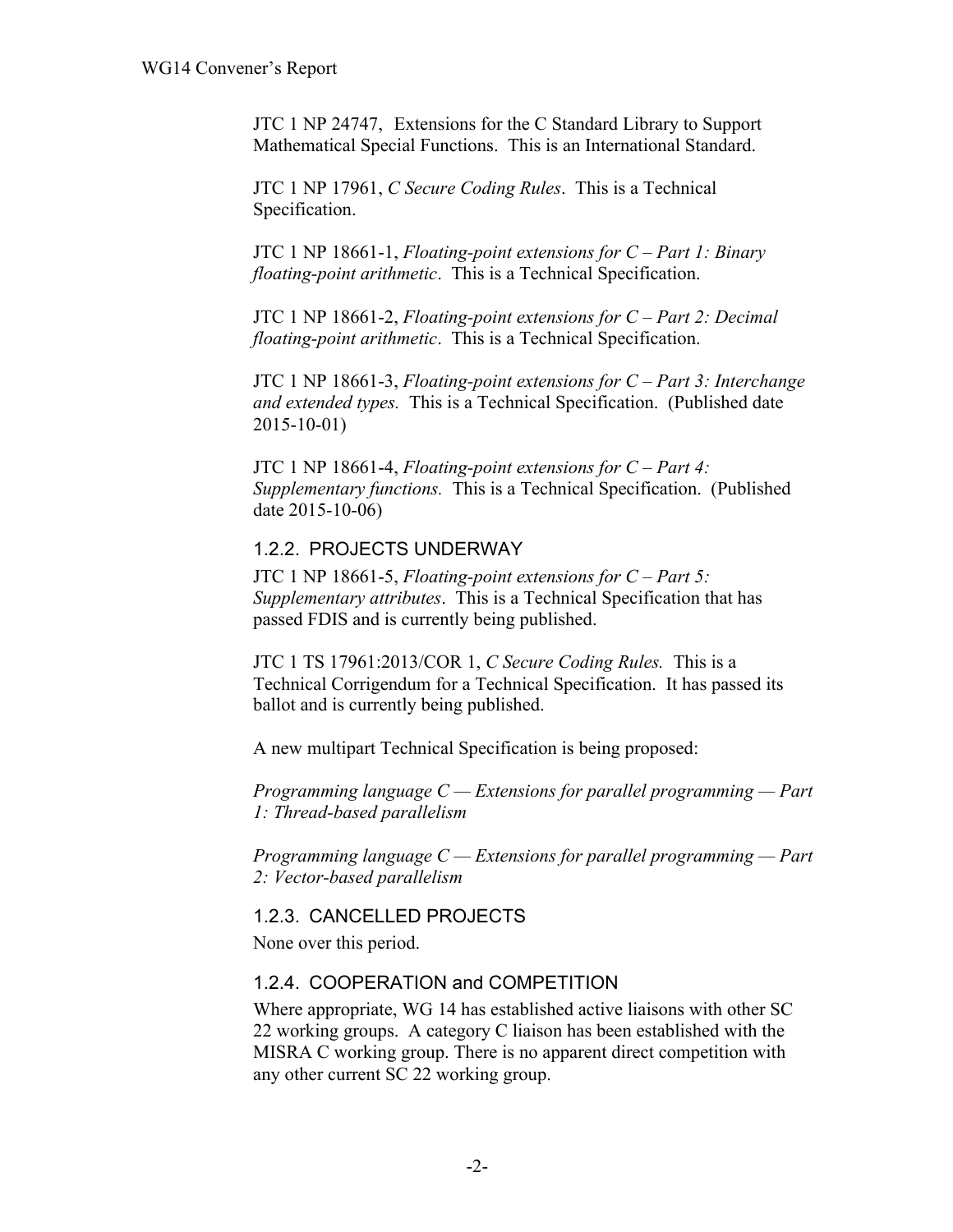# **2. PERIOD REVIEW**

### 2.1. MARKET REQUIREMENTS

WG 14 is responding to the C user community concerns and to the C implementers' issues. The ISO/IEC 9899:1999 standard was updated ahead of published schedule, in 2011. The ISO/IEC 9899:2011 standard answered many concerns and keeps the International Standard for the C programming language current.

The publication and maintenance of TS 17961 addresses important security issues that affect the entire C community. The document is in active use in the industry, and resulting valuable feedback has led to a Technical Corrigendum.

WG14 is currently publishing TS 18661 part 5. This is the final part of a C binding to the new IEEE Floating-point, see SC 22 N 5112.

WG 14 is currently proposing a new multipart Technical Specification to address extensions to the C programming language to support parallel programming.

WG 14 is currently working on how best to deal with the mandated ISO (Live Link/Open Text) e-committee package.

### 2.2. ACHIEVEMENTS

- WG 14 is currently working on 23 open defect reports logged against 9899:2011 and 7 open defect reports on TS 18661 parts 1-4.
- WG 14 published the Technical Specification 18661 part 3.
- WG 14 published the Technical Specification 18661 part 4.
- WG 14 is in the process of publishing TS 18661 part 5.
- WG 14 has a study group to study approaches to adding parallel programming to the language, and is proposing a new multipart Technical Specification in this area.
- WG 14 has incorporated ISO e-committee into its workflow, and is committed to making this system work.

## 2.3. RESOURCES

WG 14 meets two times per year in co-located technical sessions with the US Task Group INCITS PL22.11. Over the past several years, WG 14 has timed at least one of its yearly technical sessions to coincide with WG 21, allowing those technical experts that would like to attend both technical sessions the opportunity to do so without undue travel. The WG 14 Convener would like to thank the WG 21 Convener for the extended effort it takes to coordinate meetings adjacent in time, and often common meeting locations, as well as liaison between the two working groups.

This year and next year, WG 14 and WG 23 have timed their April meetings to coincide with each other, which facilitates security-related discussions across the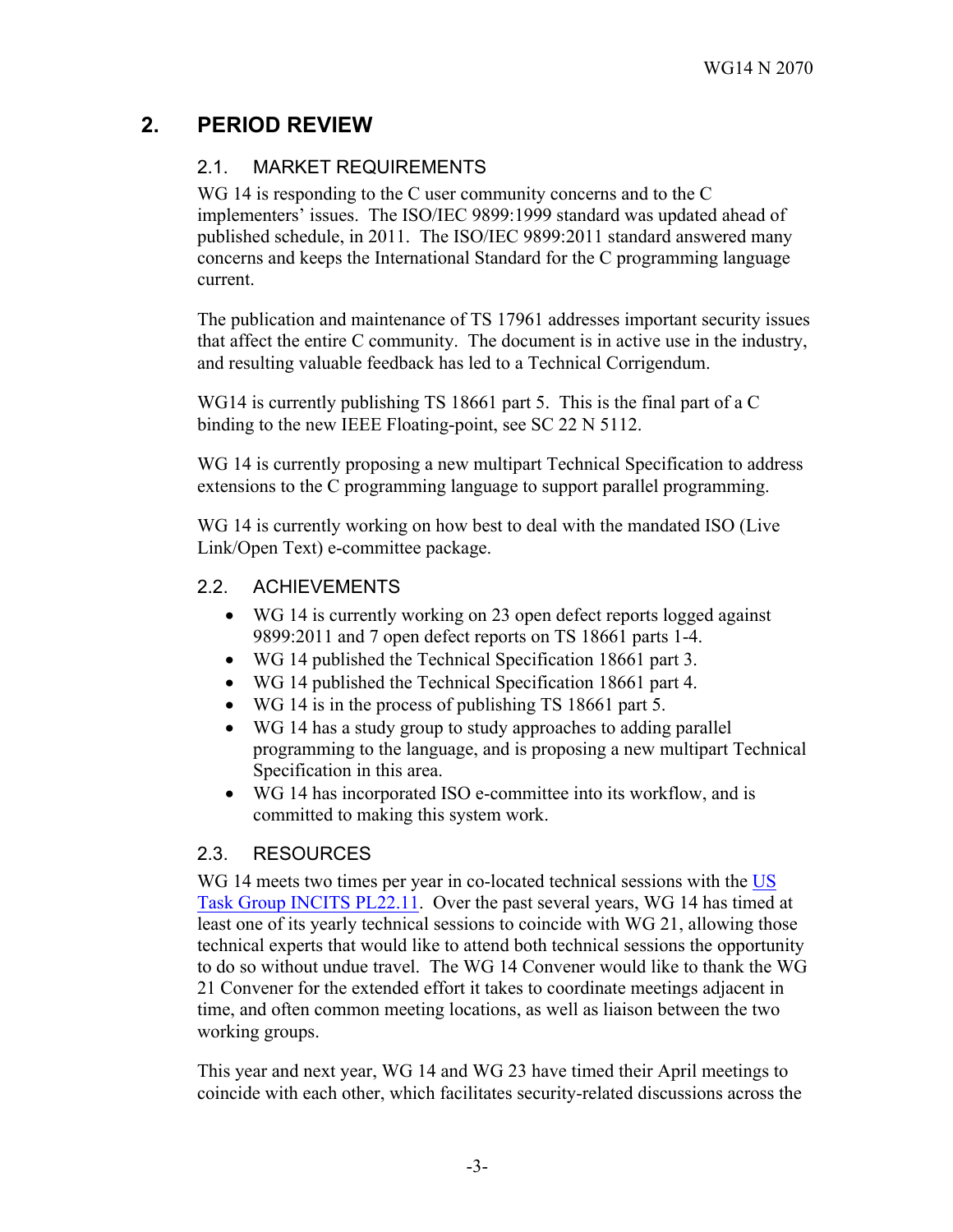committees. The WG 14 Convener would like to thank the WG 23 Convener for his extended coordination effort as well.

Over the last several years WG 14 has made Web conferencing capabilities available for those that are finding it difficult to travel. WG 14 would like to thank ISO for the Web conferencing support.

In the past years, fifteen countries have participated by attending these meetings or by being involved in the technical discussions that take place over the e-mail reflector. The countries are: Australia, Canada, Denmark, France, Germany, Italy, Ireland, Japan, the Netherlands, Norway, Russia, Spain, Sweden, the UK, and the US. However, with the new system mandated by ISO, only ten of the fifteen will be able to participate: Canada, Denmark, Germany, Italy, Japan, Korea, the Netherlands, Russia, the UK and the US.

WG14 liaison appointments are:

| Group      | Name/Type           | $Person(s)$ assigned   |
|------------|---------------------|------------------------|
| WG 21      | $C++$               | Group liaison assigned |
| <b>FSG</b> | Free Standard Group | Nick Stoughton         |
| WG 23      | Vulnerabilities     | Clive Pygott           |
| MISRA-C    | Category-C Liaison  | <b>Andrew Banks</b>    |

# **3. FOCUS NEXT WORK PERIOD**

WG14 will focus on:

- Resolving defect reports for 9899:2011 and 18661 parts 1-4.
- Finalizing publication of TS 18661 part 5.
- Studying parallel programming, and developing a multipart Technical Specification on the subject.
- Discussing potential future improvements to the security of C, notably in Annex K, Bounds-checking interfaces.

The Committee has discussed several other possible new work items for the future.

## 3.1. DELIVERABLES

Publication of TS 18661-5 and TS 17961:2013/COR 1 as described in1.2.2.

## 3.2. STRATEGIES

WG14 believes that routine handling will suffice to complete the progress desired.

## 3.3. RISKS

A decrease in participation due to being forced to comply with a mandate from ISO, see JTC 1/N 12032.

<sup>&</sup>lt;sup>1</sup> Intel, Oracle, Plum Hall, and Perennial.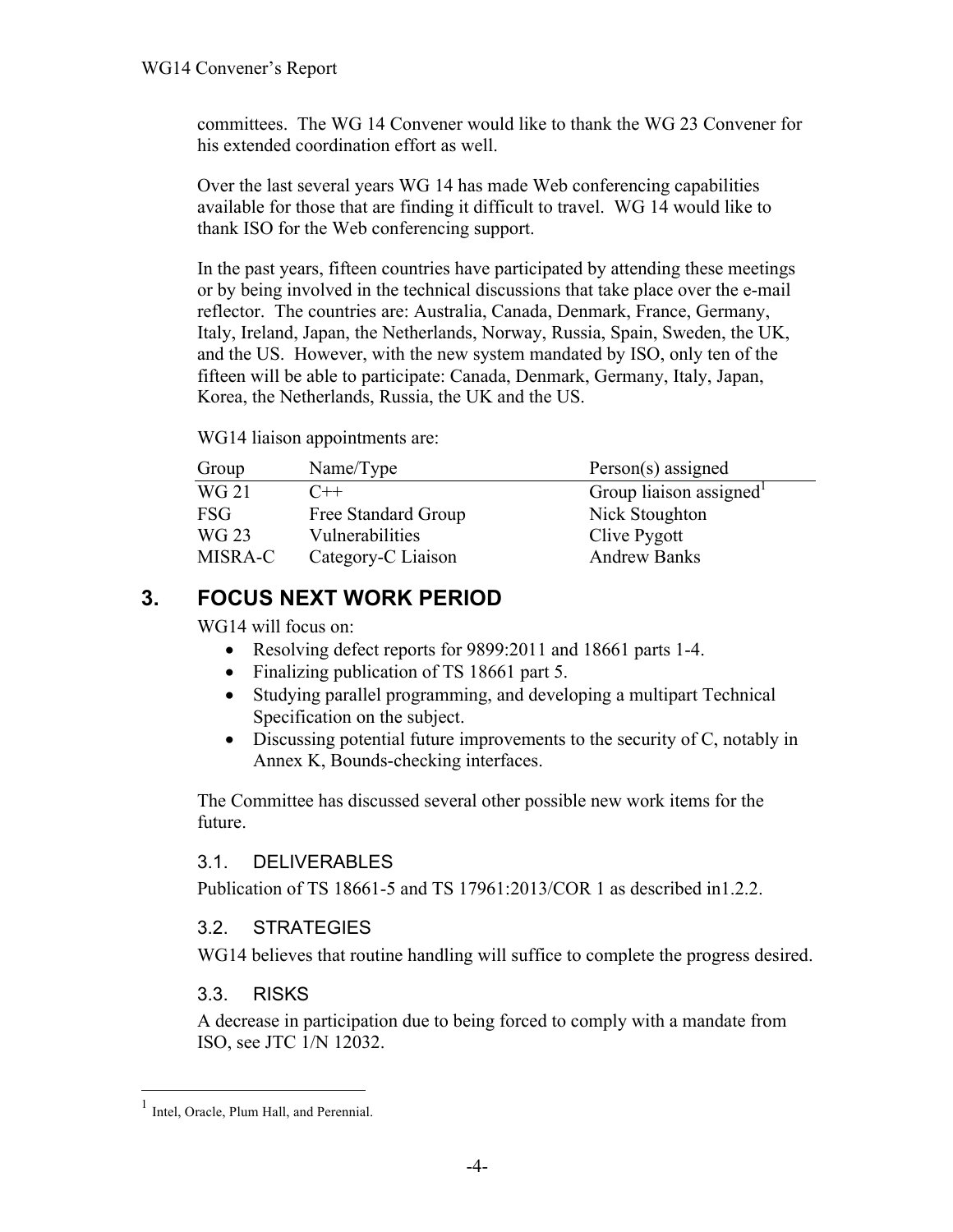### 3.4. OPPORTUNITIES

None.

### 3.5. WORK PROGRAM PRIORITIES

WG 14 will respond to any Defect Reports logged for the current ISO/IEC 9899:2011 Standard and the currently active published documents TR 18037, TR 24731-2, TS 17961, IS 24747, and TS 18661 parts 1-4. WG 14 will finalize the publication of Technical Specification 18661 part 5, and TS 17961:2013/COR 1.

# **4. OTHER ITEMS**

4.1. POSSIBLE ACTION REQUESTS AT FORTHCOMING PLENARY None.

### 4.2. PROJECT EDITORS

The following individuals have been appointed project editors and backup project editors:

JTC 1.22.20.01, *Programming Language C (Revision of ISO/IEC 9899:2011)* Larry Jones (Project Editor), Jens Gustedt (Backup Project Editor).

JTC 1 NP 18037, *Extensions for the programming language C to support embedded processors*.

Willem Wakker (Project Editor)

JTC 1 NP 19769, *Specification for Additional Character Data Types to the Programming Language C*.

None. Incorporated into the C standard and not intended to be maintained.

JTC 1 NP 24731, *Extensions to the C Library – Part I: Bounds-checking interfaces*

None. Incorporated into the C standard and not intended to be maintained.

JTC 1 NP 24731, *Extensions to the C Library – Part 2: Dynamic Allocation Functions*.

David Keaton (Project Editor)

JTC 1 NP 24732, *Extensions for the programming language C to support decimal floating point arithmetic*

Edison Kwok (Project Editor) 2

JTC 1 NP 24747*, Extensions for the Standard Library of the Programming Language C to Support Mathematical Special Functions* David Keaton (Project Editor)

 <sup>2</sup> Currently not listed in the ISO global directory.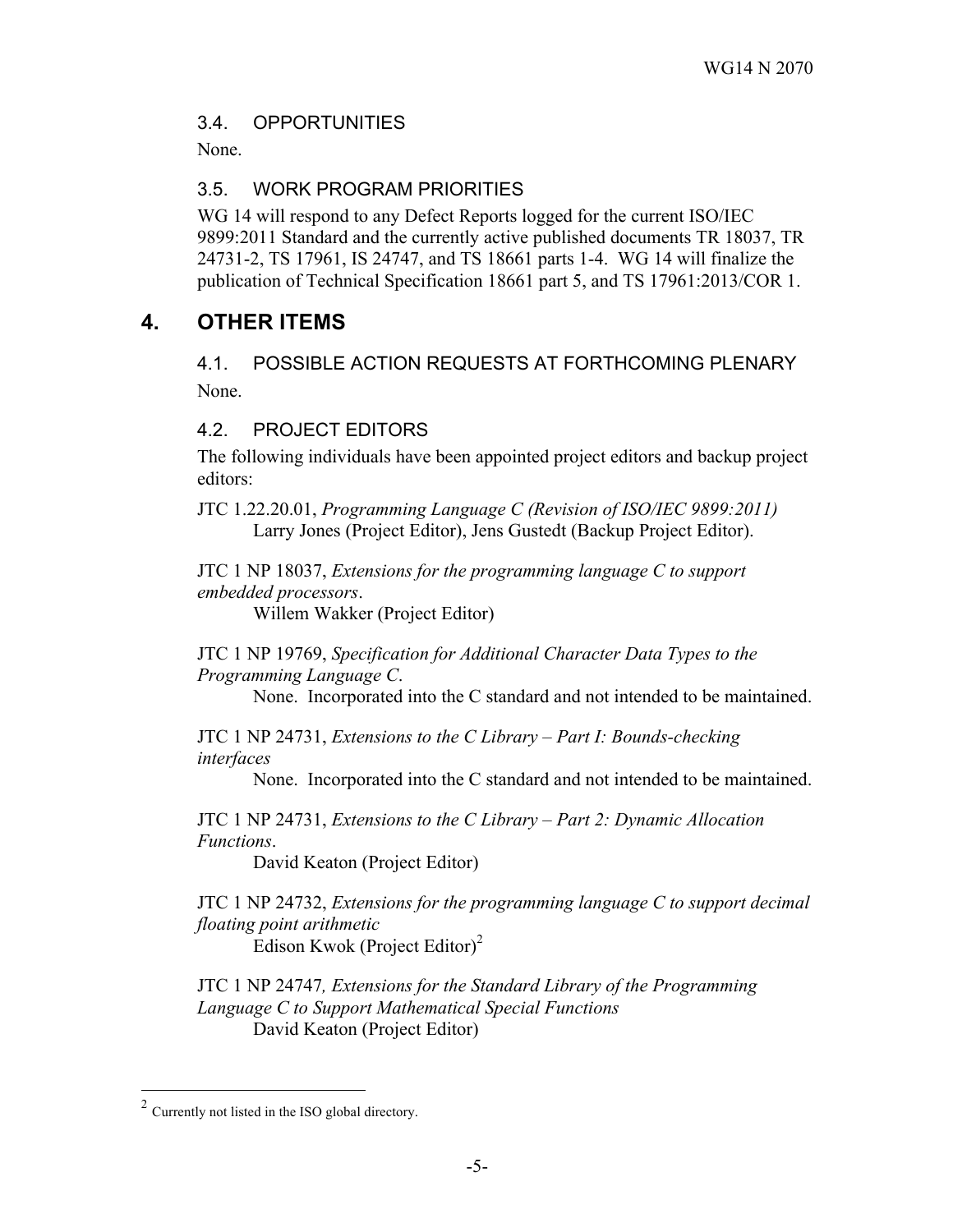- JTC 1 NP 17961, *C Secure Coding Rules* Robert Seacord (Project Editor)<sup>3</sup>
- JTC 1 NP 18661, parts 1-5, *Floating-point extensions for C* James Thomas (Project Editor)

## 4.3. ELECTRONIC DOCUMENT DISTRIBUTION

WG 14 has conducted some of its detailed technical discussion using an e-mail reflector provided by the Danish UNIX Users Group, Copenhagen University College of Engineering and Keld Simonsen.

WG 14 also has an ftp and Web site provided by courtesy of the Copenhagen University College of Engineering, Danish UNIX Users Group and Keld Simonsen. WG 14 has also placed its documents on the ISO mandated site, and updates the site with each new document.

WG 14 is providing all the appropriate committee documents on the Committee Web site, eliminating the need for paper mailings.

WG 14 also now provides Web conference capabilities allowing technical experts that are not able to travel to participate.

WG 14 has previously reported the following issues with the e-committee system. The Working Group keeps the system up to date with all documents and is committed to switching to it once these issues are resolved.

- The URLs of documents in e-committee are neither static nor predictable. The defect report log, agendas, and document log all need to point to easily predictable and understandable URLs to keep errors to a minimum. They also need to point to unchanging URLs to prevent bit rot in the committee's records.
- The e-committee documents are not searchable by search engines. The C community has benefited greatly from WG 14 documents being available as search results.
- The document names and descriptions are truncated. On the external WG 14 site, this problem is avoided by having a document log with the description of each document and the name of its submitter. The file names are the N numbers of the documents, making the URLs predictable and simple.
- Corrupted files are difficult to replace, requiring intervention from ISO.

 <sup>3</sup> Currently not listed in the ISO global directory.